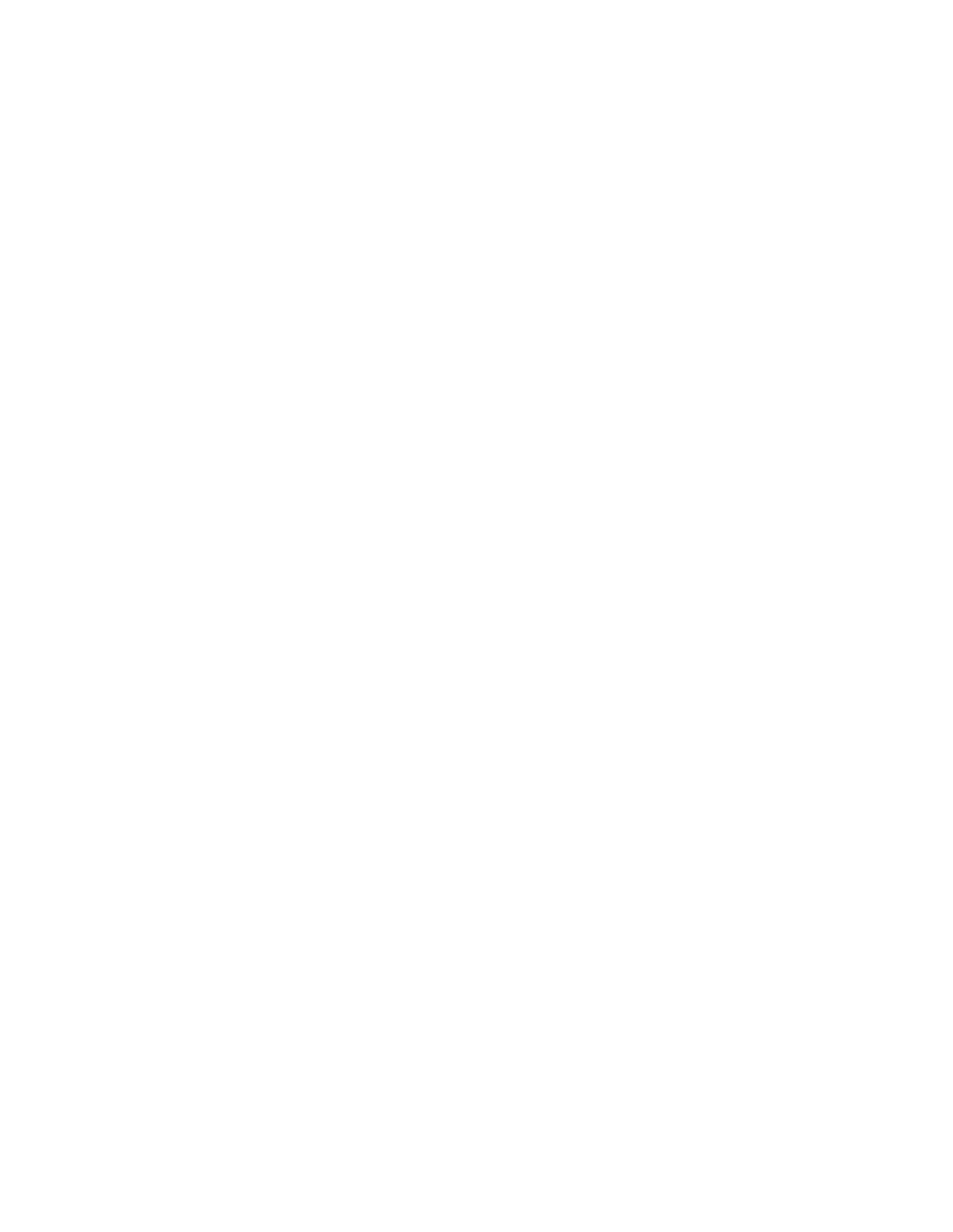# **Grade 10 Literacy Assessment SAMPLE B KEY**

| Question<br><b>Number</b> | Depth of<br><b>Knowledge Level</b> | <b>Point Value</b> | <b>Critical Reading</b> | <b>Correct Response</b>                            |
|---------------------------|------------------------------------|--------------------|-------------------------|----------------------------------------------------|
| $A-1$                     | $\ensuremath{\mathsf{3}}$          | $\mathbf{1}$       | $\checkmark$            | $\mathbf C$                                        |
| $A-2$                     | $\ensuremath{\mathsf{3}}$          | $\mathbf{1}$       | $\checkmark$            | B                                                  |
| $A-3$                     | $\mathbf{1}$                       | $\mathbf{1}$       |                         | A                                                  |
| $A-4$                     | $\mathbf 2$                        | $\mathbf{1}$       |                         | $\mathsf C$                                        |
| $A-5$                     | $\mathbf{1}$                       | $\mathbf{1}$       |                         | $\boldsymbol{\mathsf{A}}$                          |
| $A-6$                     | $\sqrt{2}$                         | 1                  |                         | $\mathsf C$                                        |
| $A-7$                     | $\mathbf{1}$                       | $\mathbf{1}$       |                         | $\boldsymbol{\mathsf{A}}$                          |
| $A-8$                     | $\ensuremath{\mathsf{3}}$          | 1                  |                         | B                                                  |
| $A-9$                     | $\sqrt{2}$                         | 1                  |                         | A:A                                                |
| $A-10$                    | $\mathbf 2$                        | $\mathbf{1}$       | $\checkmark$            | $\sf B$                                            |
| $A-11$                    | $\mathbf{1}$                       | $\mathbf{1}$       |                         | $\sf B$                                            |
| $A-12$                    | $\mathbf{1}$                       | $\mathbf{1}$       |                         | A                                                  |
| $A-13$                    | $\mathbf 2$                        | 1                  |                         | B                                                  |
| $A-14$                    | $\ensuremath{\mathsf{3}}$          | 1                  |                         | B                                                  |
| $A-15$                    | 3                                  | 1                  |                         | $\mathsf{A}\text{:}\mathsf{Z}^*\text{:}\mathsf{C}$ |
| $A-16$                    | $\mathbf{3}$                       | $\, 6$             |                         | constructed response question                      |
| $A-17$                    | $\ensuremath{\mathsf{3}}$          | 12                 |                         | constructed response question                      |
| BLI-1                     | $\mathbf{1}$                       | 1                  |                         | A                                                  |
| BLI-2                     | $\mathbf{2}$                       | $\mathbf{1}$       |                         | $\boldsymbol{\mathsf{A}}$                          |
| BLI-3                     | $\ensuremath{\mathsf{3}}$          | $\overline{c}$     |                         | Z:B:Z:D:E                                          |
| BLI-4                     | $\mathbf{1}$                       | $\mathbf{1}$       |                         | A                                                  |
| BLI-5                     | $\sqrt{2}$                         | $\mathbf{1}$       |                         | $\sf B$                                            |
| BLI-6                     | 3                                  | $\mathbf{1}$       | $\checkmark$            | $\boldsymbol{\mathsf{A}}$                          |
| BLI-7                     | $\mathbf{1}$                       | 1                  |                         | B                                                  |
| BLI-8                     | $\mathbf{1}$                       | $\mathbf{1}$       |                         | $\mathsf C$                                        |
| BLI-9                     | $\mathbf{1}$                       | 1                  |                         | A                                                  |
| <b>BLI-10</b>             | $\overline{c}$                     | $\mathbf{1}$       |                         | $\sf B$                                            |
| <b>BLI-11</b>             | $\overline{c}$                     | $\overline{c}$     |                         | A:B:B:A                                            |
| <b>BLI-12</b>             | 3                                  | $\mathbf{1}$       |                         | B                                                  |
| <b>BLI-13</b>             | 3                                  | $\mathbf{1}$       |                         | A                                                  |
| <b>BLI-14</b>             | 3                                  | 12                 |                         | constructed response question                      |

\* Z indicates that the response must not be selected.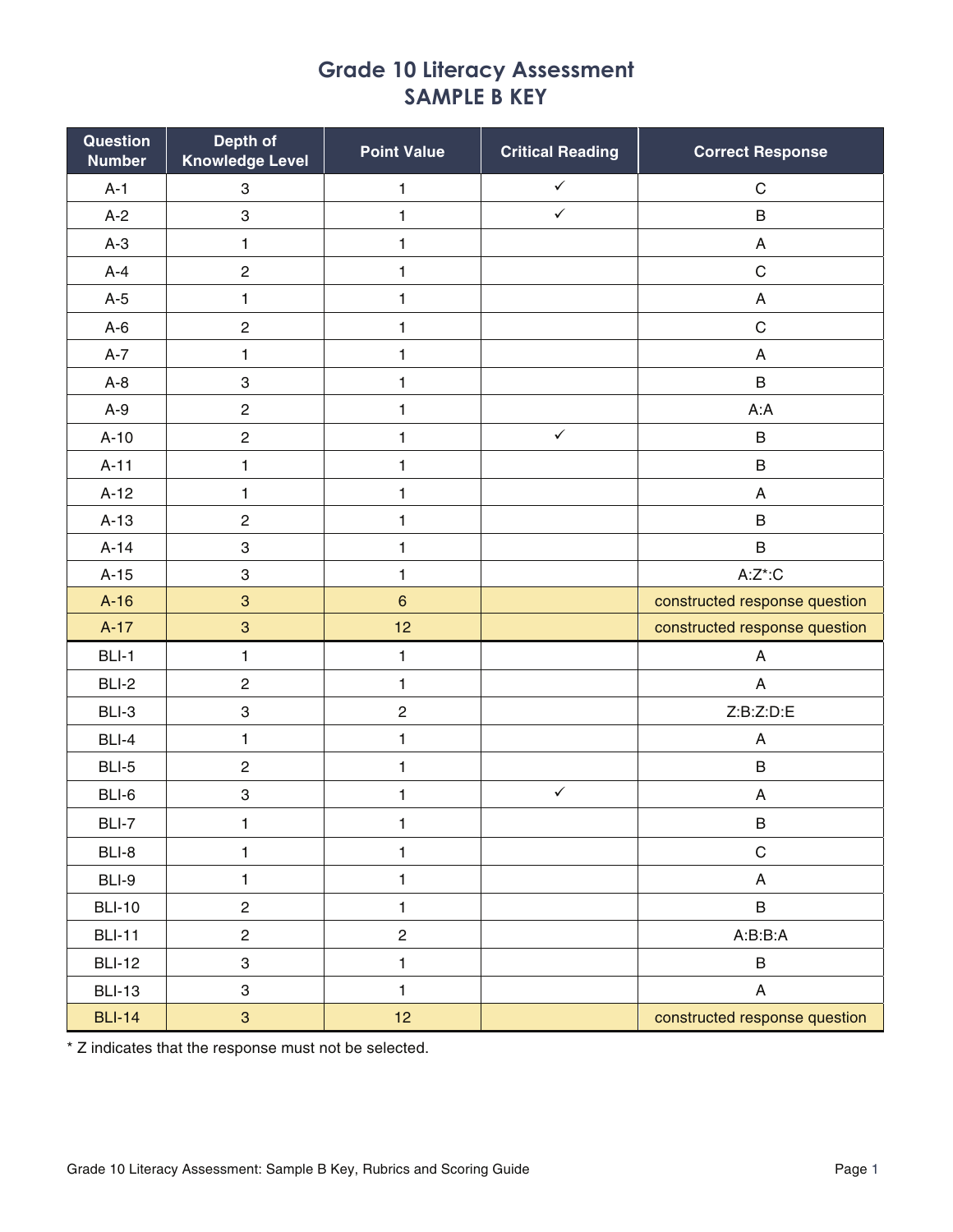| Question<br><b>Number</b> | Depth of<br><b>Knowledge Level</b> | <b>Point Value</b> | <b>Critical Reading</b> | <b>Correct Response</b>       |
|---------------------------|------------------------------------|--------------------|-------------------------|-------------------------------|
| BLE-1                     | $\mathbf{2}$                       |                    |                         | A                             |
| BLE-2                     | 3                                  |                    |                         | B                             |
| BLE-3                     | $\mathbf{2}$                       |                    |                         | B                             |
| BLE-4                     | 3                                  |                    |                         | B                             |
| BLE-5                     | 1                                  |                    |                         | $\mathsf C$                   |
| BLE-6                     | $\overline{2}$                     |                    |                         | A                             |
| BLE-7                     | $\overline{2}$                     |                    |                         | A                             |
| BLE-8                     | 1                                  |                    |                         | $\mathsf C$                   |
| BLE-9                     | 3                                  |                    |                         | B                             |
| <b>BLE-10</b>             | $\sqrt{3}$                         |                    | $\checkmark$            | A                             |
| <b>BLE-11</b>             | 1                                  |                    |                         | A                             |
| <b>BLE-12</b>             | 1                                  | $\overline{2}$     |                         | A:Z:C:Z:E                     |
| <b>BLE-13</b>             | $\overline{c}$                     |                    |                         | B                             |
| <b>BLE-14</b>             | 3                                  |                    |                         | A                             |
| <b>BLE-15</b>             | 3                                  | 12                 |                         | constructed response question |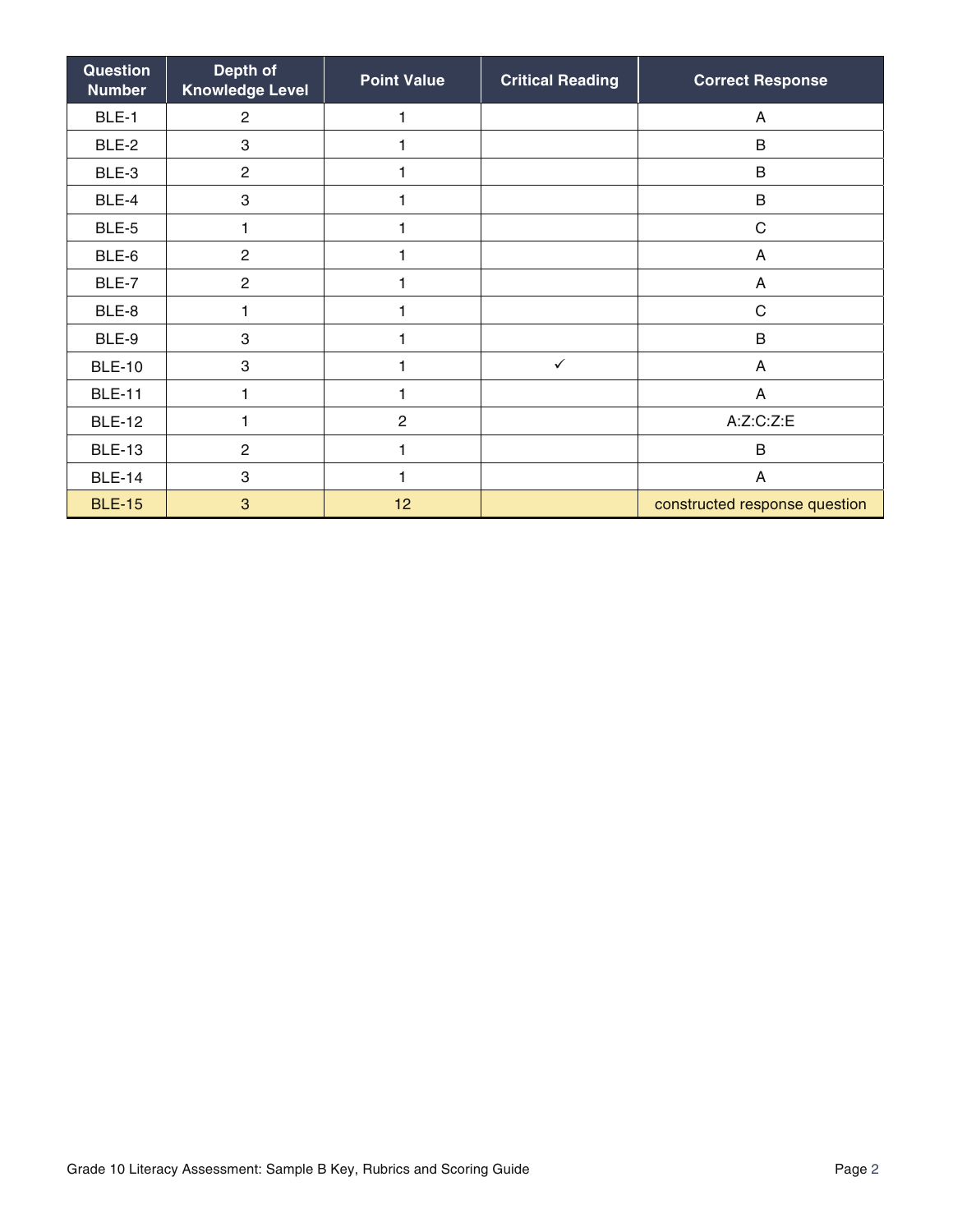## **Grade 10 Literacy Assessment SAMPLE B RUBRICS AND SCORING GUIDE**

# **Part A: Graphic Organizer – Rubric**

| The three response is <b>proficient</b> and demonstrates a complete understanding of the texts and task.<br>extracts and clearly communicates relevant information from texts and summarizes ideas<br>provides evidence and draws conclusions from the texts<br>$\bullet$<br>expresses meaningful judgments and interpretations of the texts |
|----------------------------------------------------------------------------------------------------------------------------------------------------------------------------------------------------------------------------------------------------------------------------------------------------------------------------------------------|
| The two response is <b>competent</b> and demonstrates a straightforward understanding of the texts and task.<br>extracts and communicates some information from texts and lists ideas<br>offers adequate evidence for simple conclusions<br>٠<br>expresses judgments about ideas from the texts<br>$\bullet$                                 |
| The one response is <b>developing</b> and demonstrates a limited understanding of the texts and task.<br>extracts relevant words and phrases from the texts<br>attempts to draw conclusions<br>٠<br>• judgments may be unrelated to the texts or task                                                                                        |
| The zero response is <b>unacceptable</b> and demonstrates a lack of understanding of texts and task.<br>The response is too short or is unrelated to the task.<br>٠                                                                                                                                                                          |
| No response.                                                                                                                                                                                                                                                                                                                                 |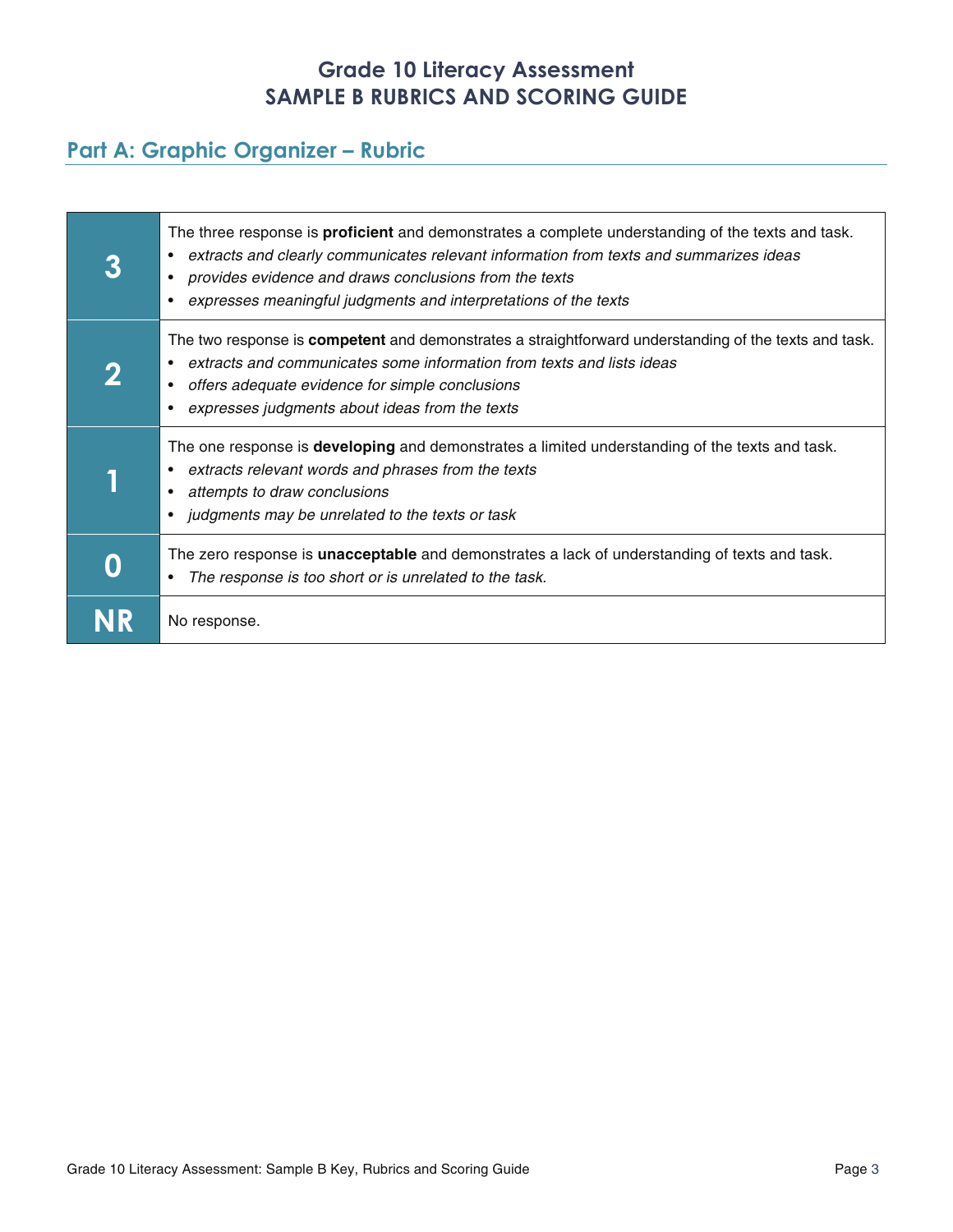#### **Summarize and evaluate the information presented in these texts.**

|                                                                                                            | What risks were taken?                                                                                                                                                                                                                                                                                                                                                                            | <b>How were their lives affected</b><br>by these risks?                                                                                                                                                                                                                                                                                    |
|------------------------------------------------------------------------------------------------------------|---------------------------------------------------------------------------------------------------------------------------------------------------------------------------------------------------------------------------------------------------------------------------------------------------------------------------------------------------------------------------------------------------|--------------------------------------------------------------------------------------------------------------------------------------------------------------------------------------------------------------------------------------------------------------------------------------------------------------------------------------------|
|                                                                                                            | • Rice moved out of his comfort zone.<br>He left his family, his friends and his<br>$\bullet$<br>country to live in Germany for a year.                                                                                                                                                                                                                                                           | • His entire life would be forever changed by<br>that move.<br>"I was about to embark on a journey that<br>would change the course of my life"                                                                                                                                                                                             |
| Waubgeshig<br><b>Rice</b><br><b>WAUBGESHIG RICE</b><br><b>Blog Entry</b><br>20 Jahre Nachher/20 Years Late | He seized an opportunity $-$ applied for the<br>$\bullet$<br>Rotary International Youth Exchange.<br>• He didn't know if he would be selected, but<br>he went for it anyways.<br>• His bravery paid off when he was selected.<br>"I was selected by the Rotary Club of<br>Parry Sound to take part in the Rotary<br>International Youth Exchange Program<br>and spend a year in northern Germany" | • He got a call from the Anishinabek News<br>offering him pay for writing about his<br>upcoming experiences in Germany as a<br>'Nish teen.<br>• As a result, he became a career journalist.<br>"I would become an ambassador for<br>Anishinaabe people."<br>"I don't believe I would have found this life<br>without that year in Germany" |
|                                                                                                            | • He shared his Indigenous identity and<br>culture.<br>He opened up about his personal life and<br>culture without knowing what their initial<br>reactions would be.                                                                                                                                                                                                                              | • Even though initially scared by being new<br>to Germany, he quickly realized that he was<br>welcome.<br>• The German youth were open and curious<br>to learn more about his Indigenous identity<br>and culture in Canada.<br>This was different than how he felt in<br>Canada with his fellow Canadians.                                 |
| <b>Tom Clancy</b><br><b>How to Chase Your Dreams and<br/>Reinvent Yourself</b>                             | Even with years in the insurance business,<br>$\bullet$<br>he left that career and started writing<br>novels.<br>• He did so without knowing if it was<br>financially smart or a wise career move.<br>He just couldn't deny his passion for writing<br>any longer.                                                                                                                                | $\bullet$ His risk paid off $-$ literally.<br>• He kept writing novels and over 100 million<br>copies sold.<br>• He was able to become a successful<br>novelist and be passionate about his career<br>as well.                                                                                                                             |
|                                                                                                            | Even without his wife's support for his<br>career change, he persisted and kept<br>writing novels any moment he could find in<br>his day.<br>"He was writing at home every weekend.<br>I told him he should go back to selling<br><i>insurance."</i>                                                                                                                                              | • It took time, but Tom's wife was able to see<br>that working hard at a dream is worth it,<br>even if it's a big change in the beginning<br>stages.                                                                                                                                                                                       |

#### **What lesson about change can people learn from Rice's and Clancy's experiences?**

- Change may be intimidating at the beginning because it is an unknown, but once you take that initial step and try, it can all work out.
- Change is often beneficial if you have an open mind.
- Positive change requires people to be easy going, passionate and hardworking.
- Many opportunities, even ones you never dreamed about, will come your way.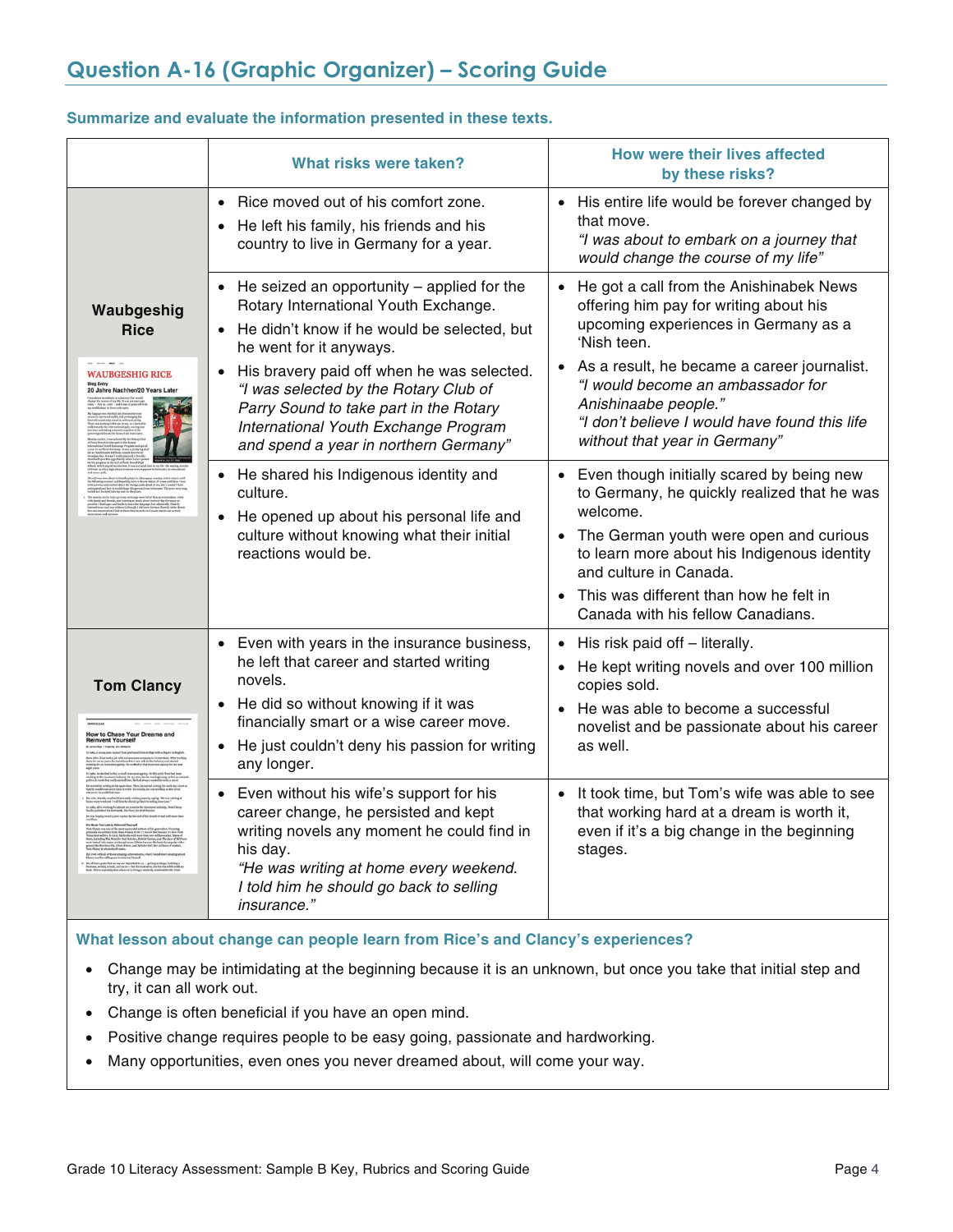## *What do these texts have to say?*

| 6            | The six response is superior in terms of content, understanding and/or written expression:<br>Demonstrates an insightful understanding of the text(s) at an interpretive level.<br>٠<br>Response is engaging and is supported with thoroughly developed details from the text(s); insightful<br>conclusions are drawn.<br>The format and writing style are effective and demonstrate skillful control of language; despite its<br>$\bullet$<br>clarity and precision, the response need not be error-free. |
|--------------|------------------------------------------------------------------------------------------------------------------------------------------------------------------------------------------------------------------------------------------------------------------------------------------------------------------------------------------------------------------------------------------------------------------------------------------------------------------------------------------------------------|
| 5            | The five response is <b>proficient</b> in terms of content, understanding and/or written expression:<br>Demonstrates a clear understanding of the text(s) at an interpretive level.<br>$\bullet$<br>Response is convincing and is supported with purposefully chosen details from the text(s); effective<br>conclusions are drawn.<br>The writing is well organized and reflects a strong command of the conventions of language; errors<br>$\bullet$<br>may be present but are not distracting.           |
| 4            | The four response is competent in terms of content, understanding and/or written expression:<br>Demonstrates a clear understanding of the text(s); may be literal.<br>٠<br>Response displays appropriate textual support; may rely heavily on paraphrasing; adequate<br>conclusions are drawn.<br>The writing is organized and straightforward; conventions of language are usually followed, but<br>٠<br>some errors are evident.                                                                         |
| 3            | The three response is minimally acceptable in terms of content, understanding and/or written expression:<br>Understanding of the text(s) may be superficial or partially flawed.<br>٠<br>Response may be somewhat undeveloped and textual support may be meagre; conclusions are weak.<br>Writing communicates a sense of purpose, but errors in diction and/or conventions of language can<br>$\bullet$<br>be distracting.                                                                                |
| $\mathbf{z}$ | The two response is limited in terms of content, understanding and/or written expression:<br>There is an attempt to address the topic but understanding of the text(s) or the task may be flawed.<br>٠<br>Response and/or conclusions may be seriously underdeveloped and lacking sufficient textual<br>support.<br>The meaning of the writing may be unclear due to recurring or distracting errors in diction and/or<br>conventions of language.                                                         |
|              | The one response is insufficient in terms of content, understanding and/or written expression:<br>Topic is acknowledged but response is too brief to demonstrate understanding.<br>٠<br>Response lacks textual support.<br>٠<br>Errors in writing may render meaning unintelligible.<br>٠                                                                                                                                                                                                                  |
| 0            | The zero response is unacceptable in terms of content, understanding and/or written expression:<br>Does not address the topic or simply restates the question.<br>$\bullet$                                                                                                                                                                                                                                                                                                                                |
| <b>NR</b>    | No response.                                                                                                                                                                                                                                                                                                                                                                                                                                                                                               |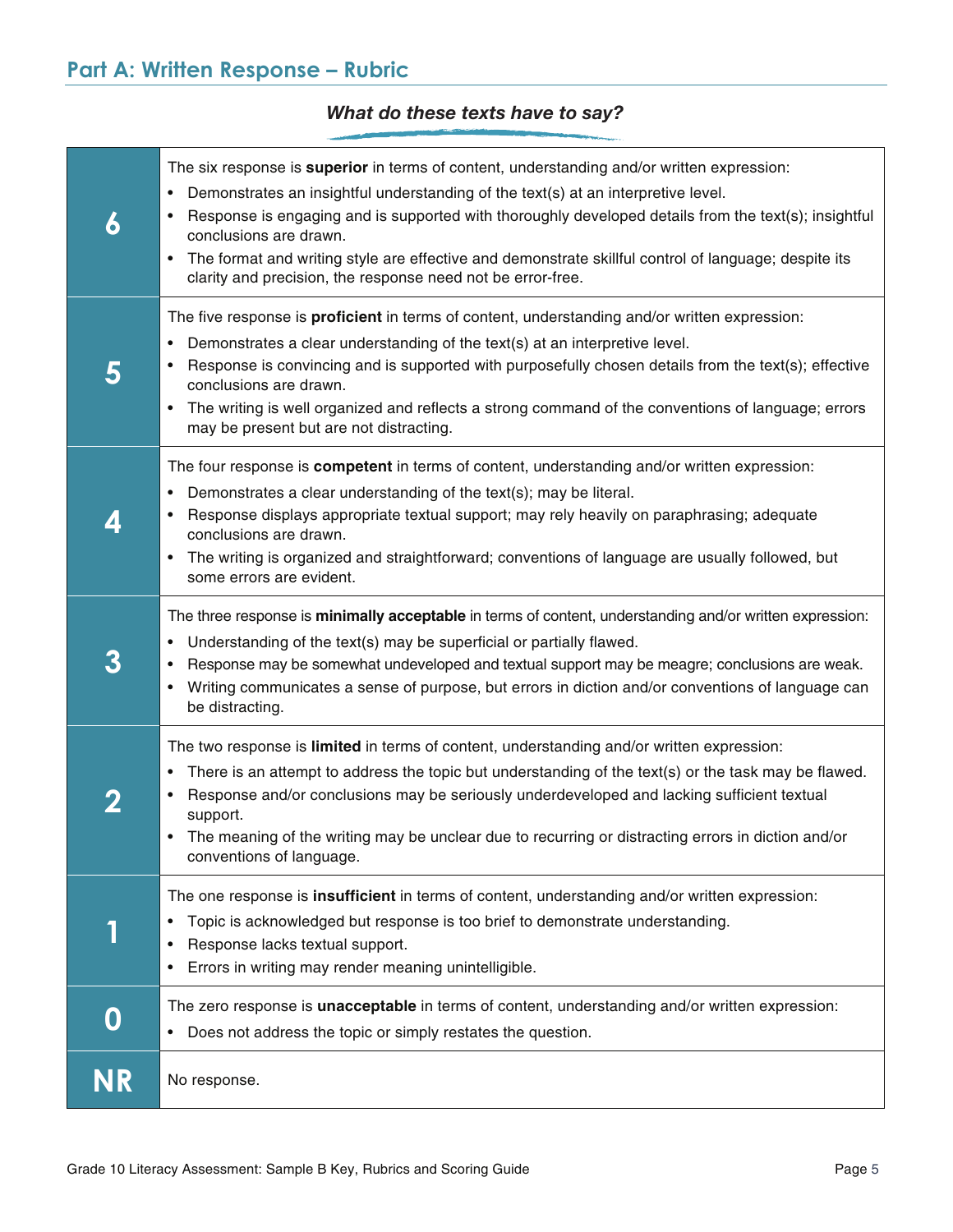# **Question A-17 (What do these texts have to say?) – Scoring Guide**



#### **To what extent is it necessary to take risks in life?**

#### **How to Push Yourself Out of Your Comfort Zone**

- Taking risks will change your life.
- If you have a positive attitude, work hard, and surround yourself with supportive people then you will see the benefits.
- "Be positive. Doubting what you are capable of cannot and will not lead to success."
- There are many steps to take towards success when you take a risk.
- You must reflect on your attitude and your approach when stepping out of your comfort zone.
- "Make a list even just a mental one of what you really want to achieve. Go through this list every morning and let it motivate you."

#### **20 Jahre Nachher/20 Years Later**

- Because he took the initiative to participate in the Rotary International Youth Exchange, Rice discovered much about himself, his country and the world.
- He launched a successful career as a journalist through this experience. "But one conversation I had in those final months in Canada stands out as truly momentous and ominous. I got a call sometime before I left with a sort of job offer."
- Taking that risk of moving to Germany motivated Rice to help fellow Canadians understand Indigenous identity and culture.
- He became an ambassador for Anishinaabe people.
- Changing his own life but also positively affected many others' lives. "It took going to Germany to really feel celebrated and appreciated outside of my own community, and that was a shocking eye opener."

#### **Lost in Life?**

- The infographic gives many examples of people illustrating that risk-taking in your late 20-30s can directly impact your life path.
- There are many influential people who successfully switched their career path. "Ang Lee – film director, until 31 jobless house husband" etc.
- Without individuals who followed their dreams, many companies, organizations and/or creative ideas would never have been developed – or made significant contributions to the world. "Ray Kroc, McDonald's founder, until 52 sold paper cups and milkshake mixers" "J.K Rowling, Harry Potter author, until 31 single mom on welfare."

#### **How to Chase Your Dreams and Reinvent Yourself**

- When you are not passionate about your work, studies, or life path it is important to take measured steps towards your goals and dreams.
- Ignoring your dreams will only make you unhappy in the end. "We all have goals that we say are important to us — getting in shape, building a business, writing a book, and so on — but for most of us, the inertia of life holds us back. This is especially true when we're living a relatively comfortable life."
- Without taking risks and working hard at his dreams, Tom would never have been able to sell so many books.
- Through his career as a novelist he has influenced the writing world. "How many Tom Clancys are out there right now, holding their dreams inside and letting the inertia of life pull them in the same direction they've always gone?"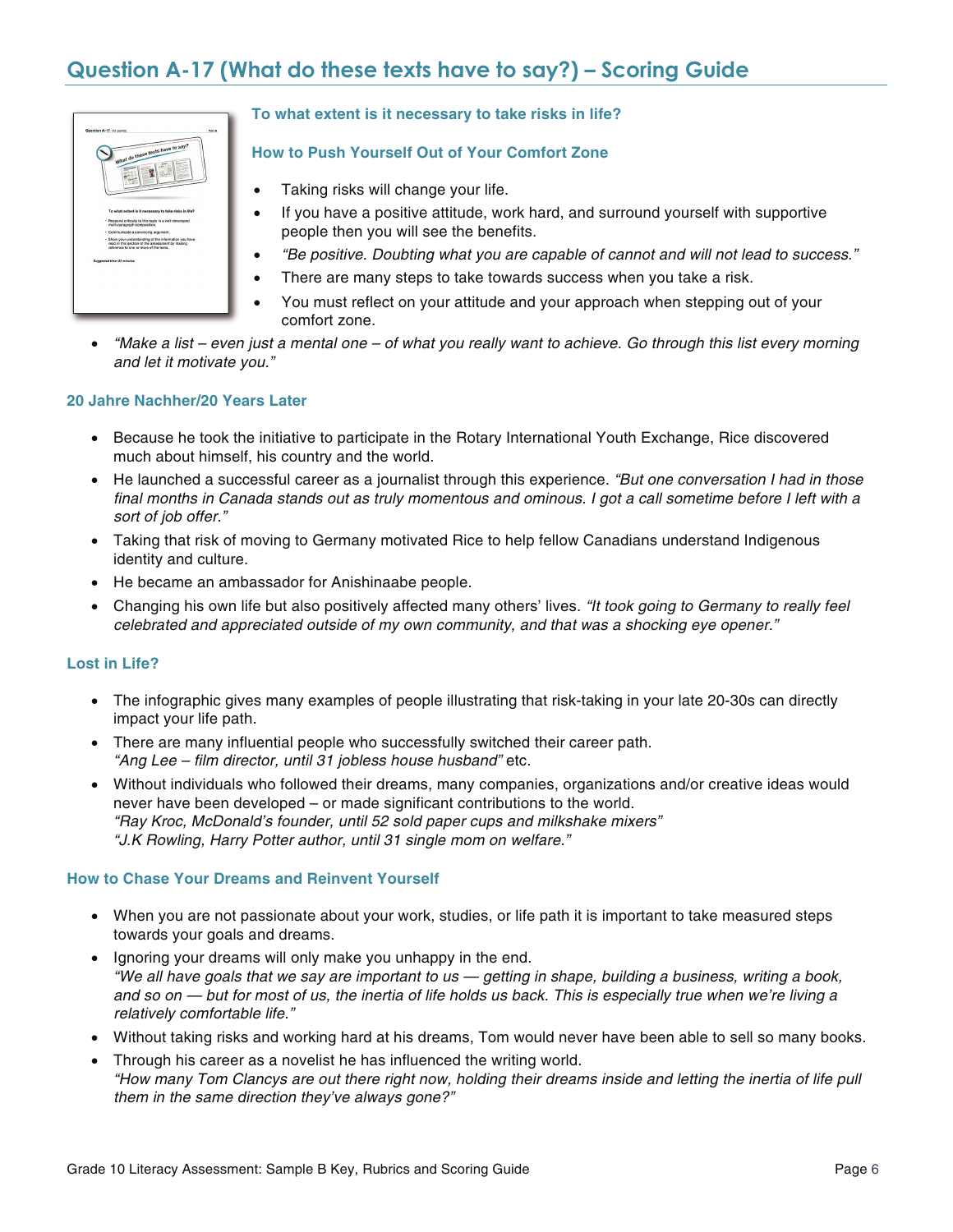### **6**  The six response is **superior** in terms of approach to topic, originality of thought and/or use of language: • addresses the topic with creative insight, sophisticated understanding • perspective is unique; ideas are convincing and skillfully developed writing style is effective and engaging; despite its clarity and precision, the response need not be error-free **5**  The five response is **proficient** in terms of approach to topic, originality of thought and/or use of language: • addresses the topic with some insight and in-depth understanding • perspective demonstrates maturity; ideas are interesting and well developed • writing reflects a strong command of the conventions of language; errors may be present, but are not distracting **4**  The four response is **competent** in terms of approach to topic, originality of thought and/or use of language: • addresses the topic with clear understanding • perspective is consistent; ideas are supported but may be predictable or formulaic • writing is straightforward but lacks variety; conventions of language are usually followed, but some errors are evident **3**  The three response is **minimally acceptable** in terms of approach to topic, originality of thought and/or use of language: • addresses the topic with some understanding • perspective may be vague; ideas may be underdeveloped or disconnected • writing communicates a sense of purpose but is simplistic; errors can be distracting **2**  The two response is **limited** in terms of approach to topic, originality of thought and/or use of language: • attempts to address the topic but understanding may be flawed • perspective is missing or obscure; ideas are unsupported and/or unrelated • writing may be unclear; recurring errors impede meaning **1**  The one response is **insufficient** in terms of approach to topic, originality of thought and/or use of language: • acknowledges the topic but is too brief to demonstrate understanding • perspective and ideas are difficult to discern due to the brevity or limited scope of the response • errors in writing may render meaning unintelligible **0**  The zero response is **unacceptable** in terms of approach to topic, originality of thought and/or use of language.

## *What do you have to say?*

**NR** No response.

• does not address the topic or simply restates the question